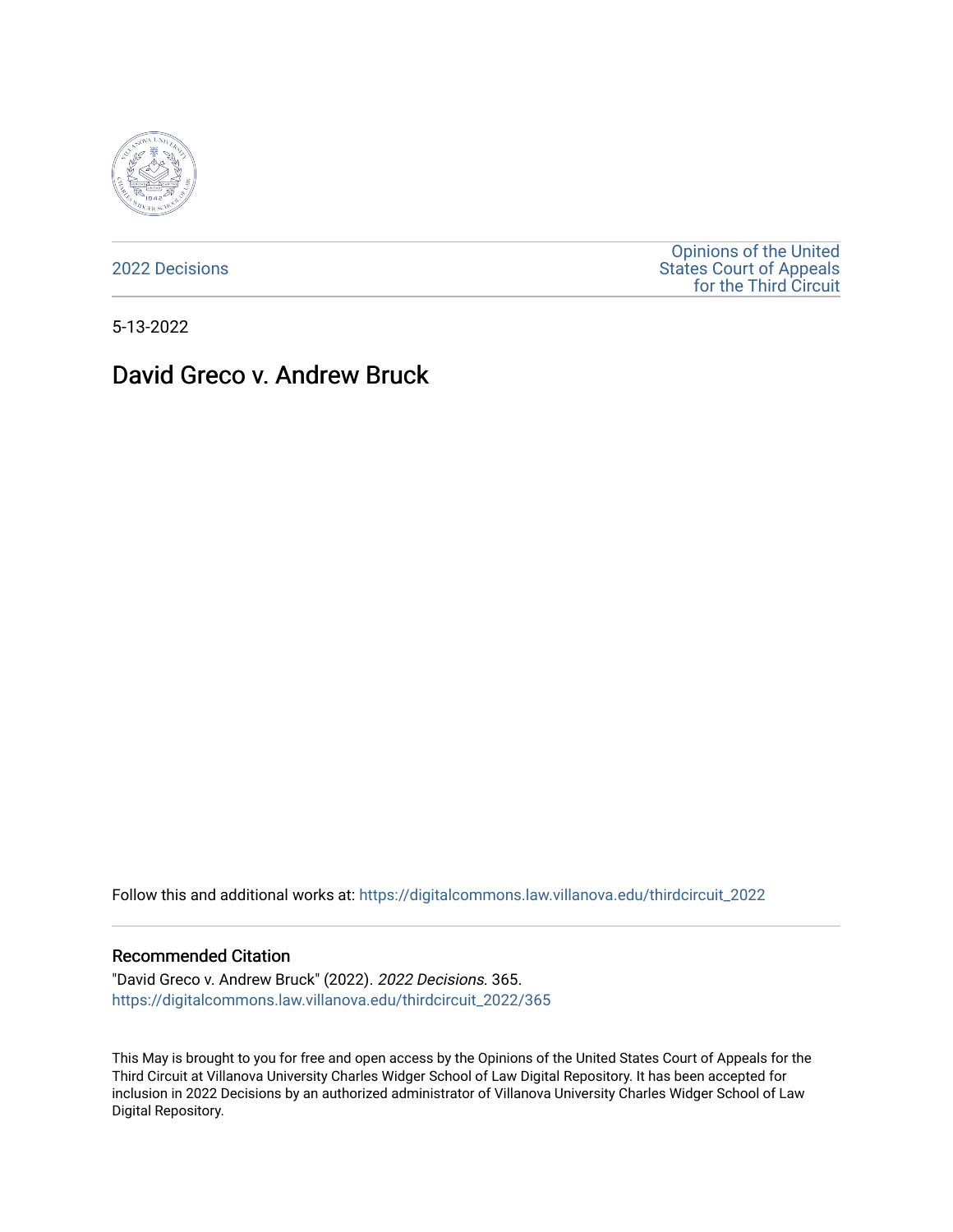### NOT PRECEDENTIAL

### UNITED STATES COURT OF APPEALS FOR THE THIRD CIRCUIT

\_\_\_\_\_\_\_\_\_\_\_\_

No. 21-1035  $\overline{\phantom{a}}$ 

### DAVID M. GRECO, Appellant

v.

ANDREW J. BRUCK, New Jersey Attorney General; JARED M. MAPLES, Director, New Jersey Office of Homeland Security and Preparedness; NEW JERSEY OFFICE OF HOMELAND SECURITY AND PREPAREDNESS, a Cabinet Level Department of the State of New Jersey; CAMDEN COUNTY PROSECUTOR'S OFFICE, a municipal entity of the State of New Jersey; JILL S. MAYER, Acting Camden County Prosecutor; NEVAN SOUMAILS, Assistant Camden County Prosecutor; GLOUCESTER TOWNSHIP POLICE DEPARTMENT, a municipal entity of the State of New Jersey; BERNARD JOHN DOUGHERTY, Detective, Gloucester Township Police Department; NICHOLAS C. AUMENDO, Patrolman, Gloucester Township Police Department; DONALD B. GANSKY, Detective Sergeant, Gloucester Township Police Department; WILLIAM DANIEL RAPP, Detective, Gloucester Township Police Department; BRIAN ANTHONY TURCHI, Patrolman, Gloucester Township Police Department; JOHN DOE #1, (a fictitious name); and JOHN DOE 2-10 (fictitious names)

> On Appeal from the United States District Court for the District of New Jersey (D.C. Civ. No. 3-19-cv-19145) District Judge: Honorable Brian R. Martinotti

> > \_\_\_\_\_\_\_\_\_\_\_\_

\_\_\_\_\_\_\_\_\_\_\_\_

Submitted Pursuant to Third Circuit L.A.R. 34.1(a) October 29, 2021

\_\_\_\_\_\_\_\_\_\_\_\_

Before: GREENAWAY, JR., KRAUSE, and PHIPPS, *Circuit Judges*.

(Filed: May 13, 2022)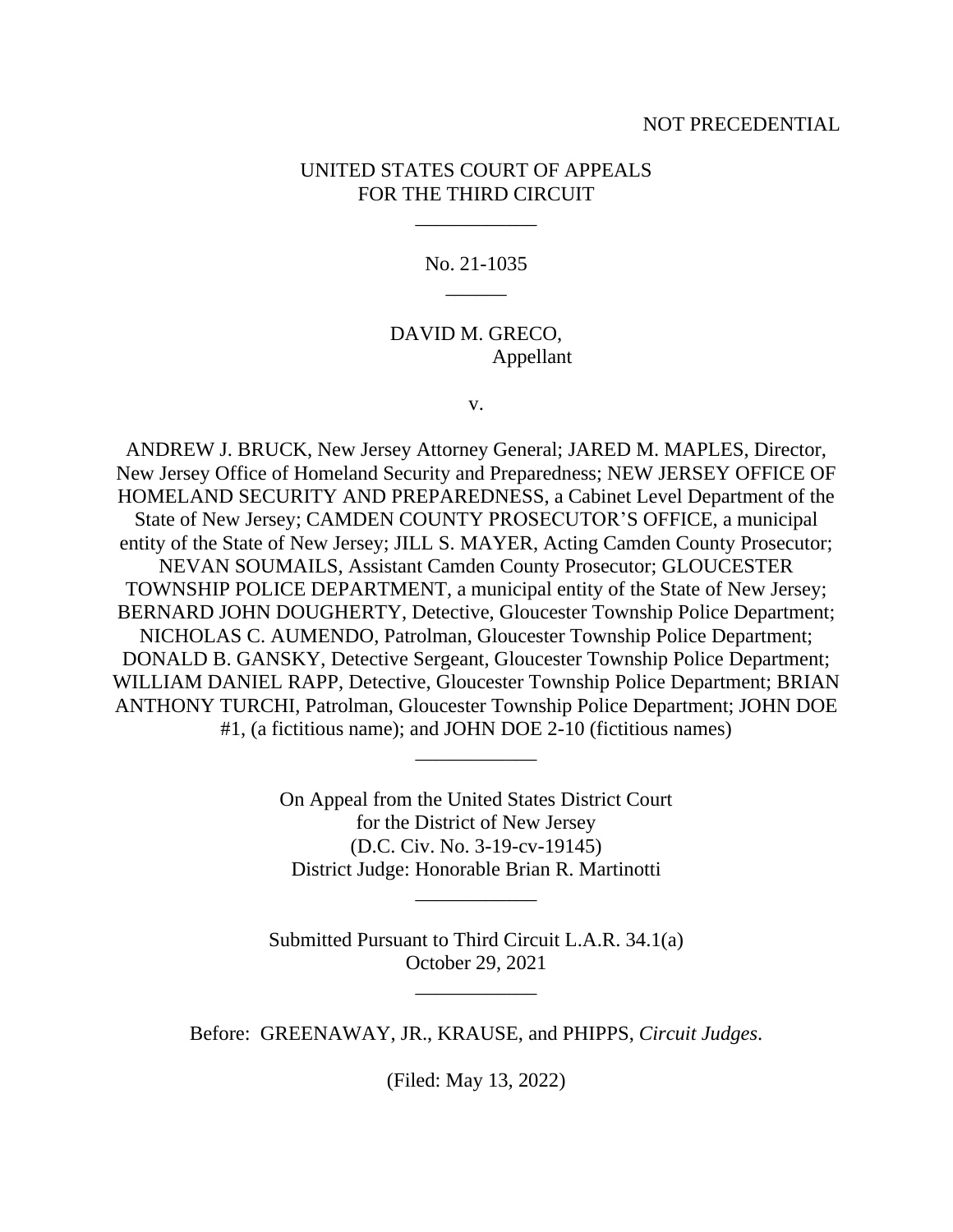# OPINION\* \_\_\_\_\_\_\_\_\_\_\_

\_\_\_\_\_\_\_\_\_\_\_

#### PHIPPS, *Circuit Judge*.

This case involves an instance when, under *Younger v. Harris*, 401 U.S. 37 (1971), a federal court must refrain from hearing a case properly within its limited jurisdiction. David Greco filed this suit in federal court during the pendency of a concurrent state-court civil enforcement action initiated by a New Jersey law enforcement agency. The District Court determined that the state-court proceedings satisfied the criteria for *Younger* abstention and dismissed this federal case on that basis. We will affirm that order for the reasons below.

## I.

The state-court proceedings relevant to this case arose under New Jersey's red-flag law, the Extreme Risk Protective Order Act of 2018. That law, the ERPO Act, took effect on September 1, 2019, and it authorizes certain persons, including law enforcement officers, to seek a court order and a search warrant to temporarily remove lawfully owned firearms from persons who pose an immediate and present danger to others. *See* N.J. Stat. Ann. §§ 2C:58-23, 26; *see also* 2018 N.J. Sess. Law Serv. Ch. 35 § 17 (West) (setting the effective date for the Act and permitting "the Attorney General and the Administrative Director of the Courts [to] take any anticipatory action as shall be

<sup>\*</sup> This disposition is not an opinion of the full Court and pursuant to I.O.P. 5.7 does not constitute binding precedent.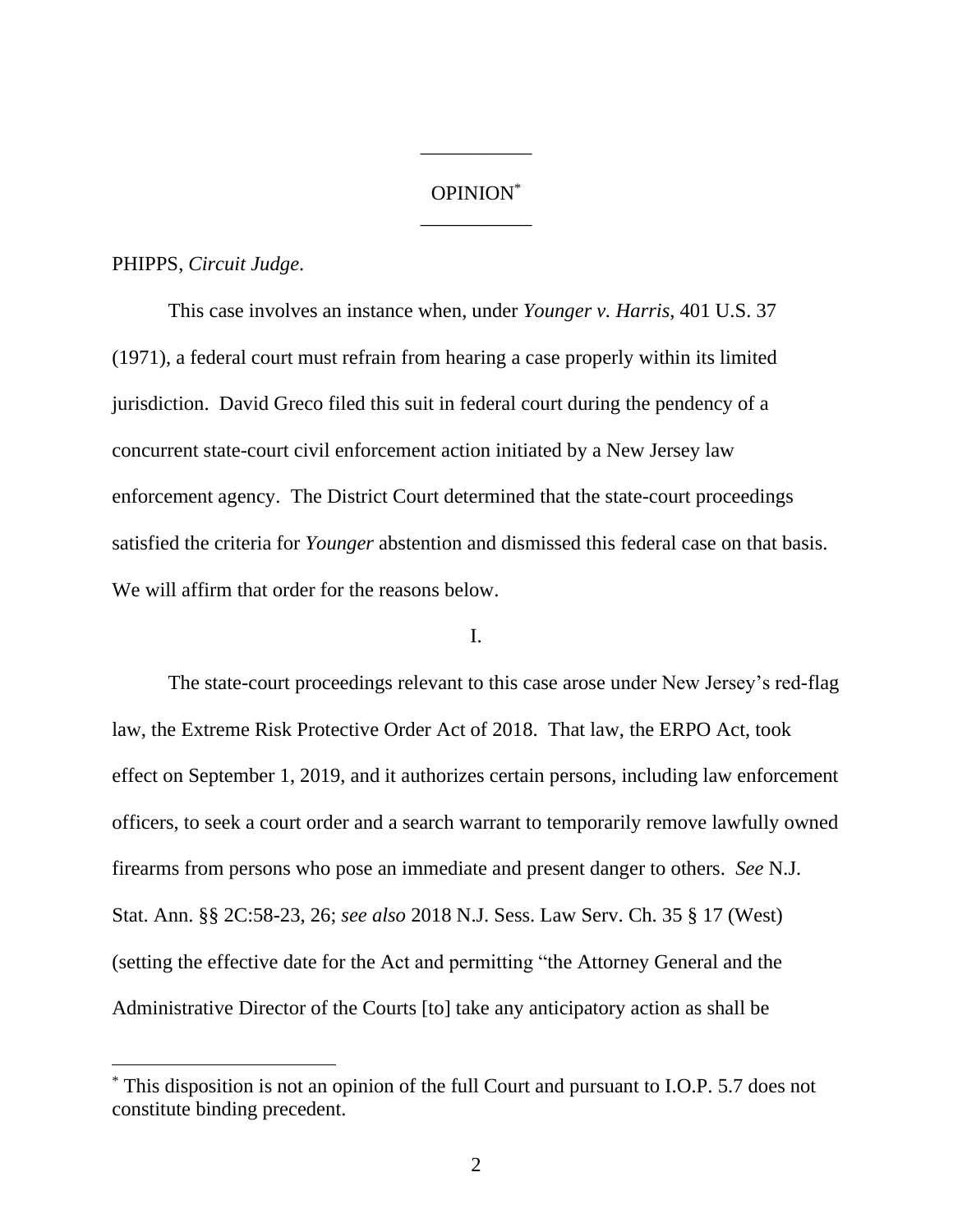necessary to effectuate the purposes of this act"). After investigating David Greco for several months beforehand, on September 5, 2019, the New Jersey Office of Homeland Security and Preparedness, known as 'OHSP,' sought a temporary order against Greco under the ERPO Act. In its petition to a state court in Camden County, OHSP provided several reasons for its request. Greco had displayed a pattern of antisemitic social media activity; he contacted the Pittsburgh synagogue shooter before the mass shooting in October 2018; he believed that "force or violence is necessary to realign society"; and he "frequently mentioned his disdain[] for the Jewish Talmud" as well as his belief "that Jews are raping our women and children." Petition for Temp. Extreme Risk Protective Ord. (App. 114). On those facts, OHSP argued that Greco posed "an immediate and present danger" to others by owning or possessing firearms. *Id.*

The next day, the New Jersey state court held an *ex parte* hearing and granted the petition. The court determined that Greco posed an immediate and present danger, and it then issued the temporary order and a 'no knock' search warrant for a handgun, a rifle, and "any other unregistered weapons, ammunition, and/or shotguns" at Greco's residence. Temp. Extreme Risk Protective Ord. (App. 120). Later that day, local law enforcement officers executed the search warrant and temporarily seized Greco's New Jersey Firearms Purchaser ID Card, rifle, and ammunition for that rifle.

That seizure has not exactly been temporary – OHSP still has possession of Greco's rifle and ammunition. But through a series of uncontested state-court procedural rulings, Greco has contributed to the continued operation of the temporary order. The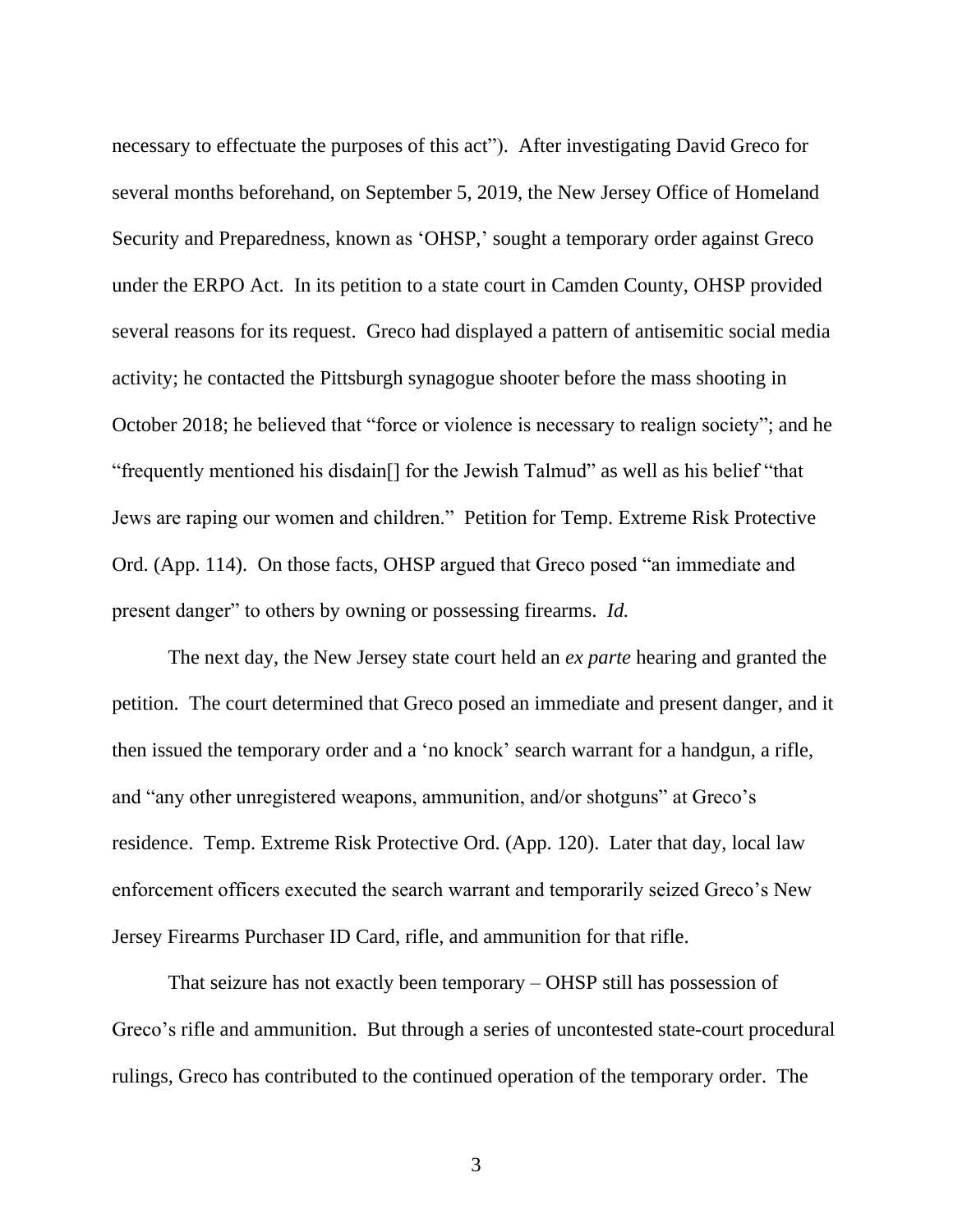ERPO Act provides an expedited process for converting a temporary order into a final order: the state court must hold a hearing that a respondent has a right to attend, and the court must find that the respondent poses a significant danger to others by owning or possessing firearms. *See* N.J. Stat. Ann. § 2C:58-24. In Greco's case, the state court scheduled such a hearing five days later, but it was rescheduled multiple times, and it remains pending. Thus, without being formally converted to a final order, that temporary order has remained in effect until the present.

On October 21, 2019, while those state-court proceedings were pending, Greco filed this suit to challenge the constitutionality of the ERPO Act. He argued that the ERPO Act violated the First, Second, Fourth, and Fourteenth Amendments, and he sought a preliminary injunction to prevent its enforcement – not just as applied to him, but to a putative class of persons. As a civil action arising under the Constitution, Greco's suit presented a federal question within the District Court's subject matter jurisdiction. *See* 28 U.S.C. § 1331. The District Court denied Greco's motions for a preliminary injunction and class certification, and it later dismissed the entire action without prejudice on *Younger* abstention grounds.

That dismissal constitutes a final appealable order. *See Lui v. Comm'n on Adult Ent. Establishments*, 369 F.3d 319, 325 (3d Cir. 2004) (holding that "a district court's *Younger* abstention order constitutes a final appealable order under 28 U.S.C. § 1291 because . . . the effect of such an order is to surrender jurisdiction of the federal action to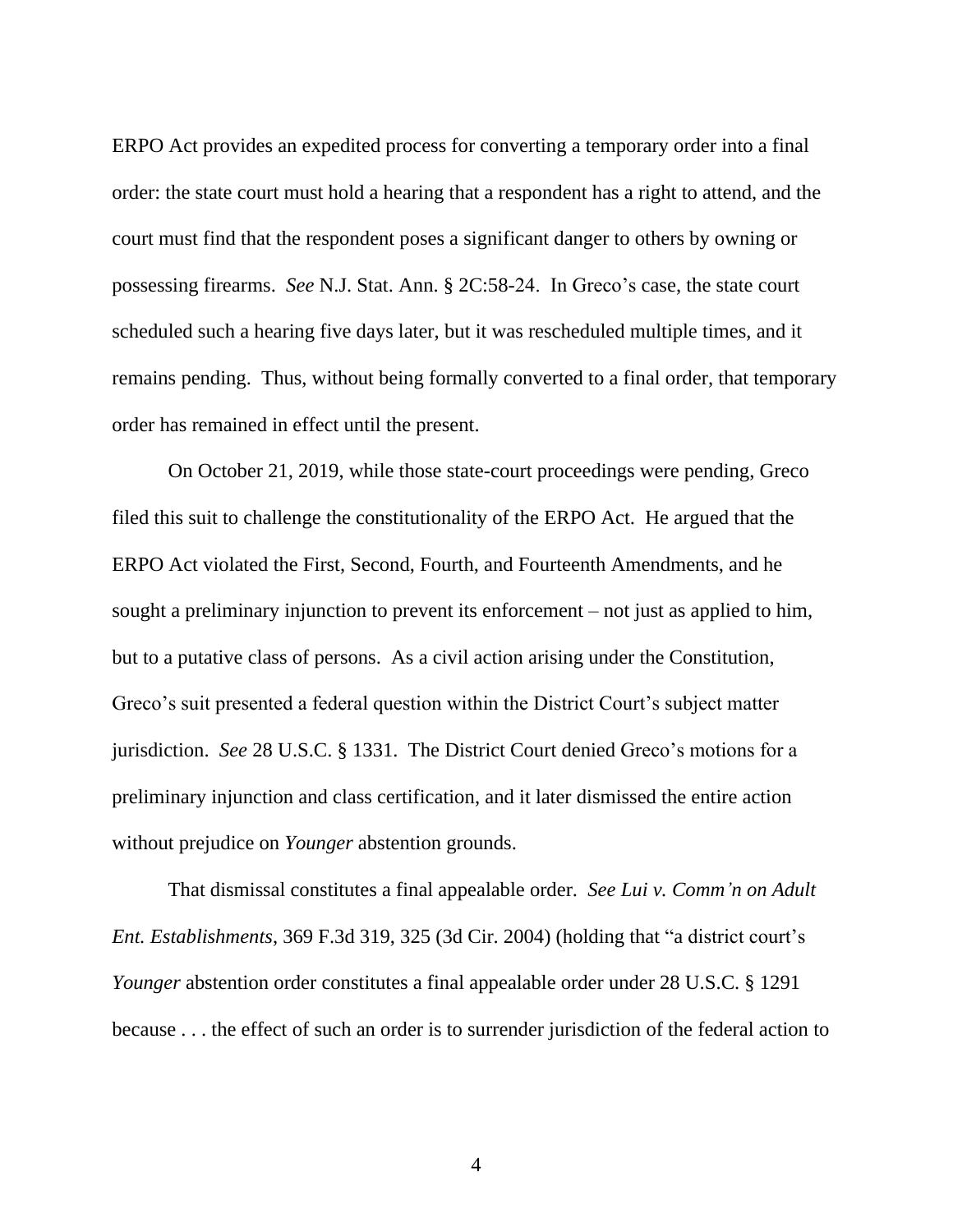a state court"). By timely appealing that order, Greco invoked this Court's appellate jurisdiction. *See* 28 U.S.C. § 1291.

In reviewing *de novo* the District Court's analysis of the legal elements of *Younger* abstention, *see PDX N., Inc. v. Comm'r N.J. Dep't of Lab. & Workforce Dev.*, 978 F.3d 871, 881 n.11 (3d Cir. 2020), we will affirm, and that obviates the need to evaluate Greco's challenges to the orders denying his preliminary injunction and class certification motions.

II.

*Younger* abstention presents one of the limited exceptions to a federal court's "virtually unflagging obligation" to hear and decide cases within the scope of its jurisdiction. *Colo. River Water Conservation Dist. v. United States*, 424 U.S. 800, 817 (1976); *see also New Orleans Pub. Serv., Inc. v. Council of New Orleans (NOPSI)*, 491 U.S. 350, 368 (1989). The doctrine prevents federal courts from hearing cases related to certain ongoing state-court proceedings. *See Sprint Commc'ns, Inc. v. Jacobs*, 571 U.S. 69, 72 (2013) ("*Younger* exemplifies one class of cases in which federal-court abstention is *required* . . . ." (emphasis added)); *PDX*, 978 F.3d at 881 n.11. But in so doing, *Younger* abstention effectuates principles of federalism and comity by respecting concurrent state-court proceedings. *See Huffman v. Pursue, Ltd.*, 420 U.S. 592, 606 (1975) ("*Younger* turned on considerations of comity and federalism peculiar to the fact that state proceedings were pending[.]" (alteration added)); *Younger*, 401 U.S. at 44 (justifying the doctrine based on "sensitivity to the legitimate interests of both State and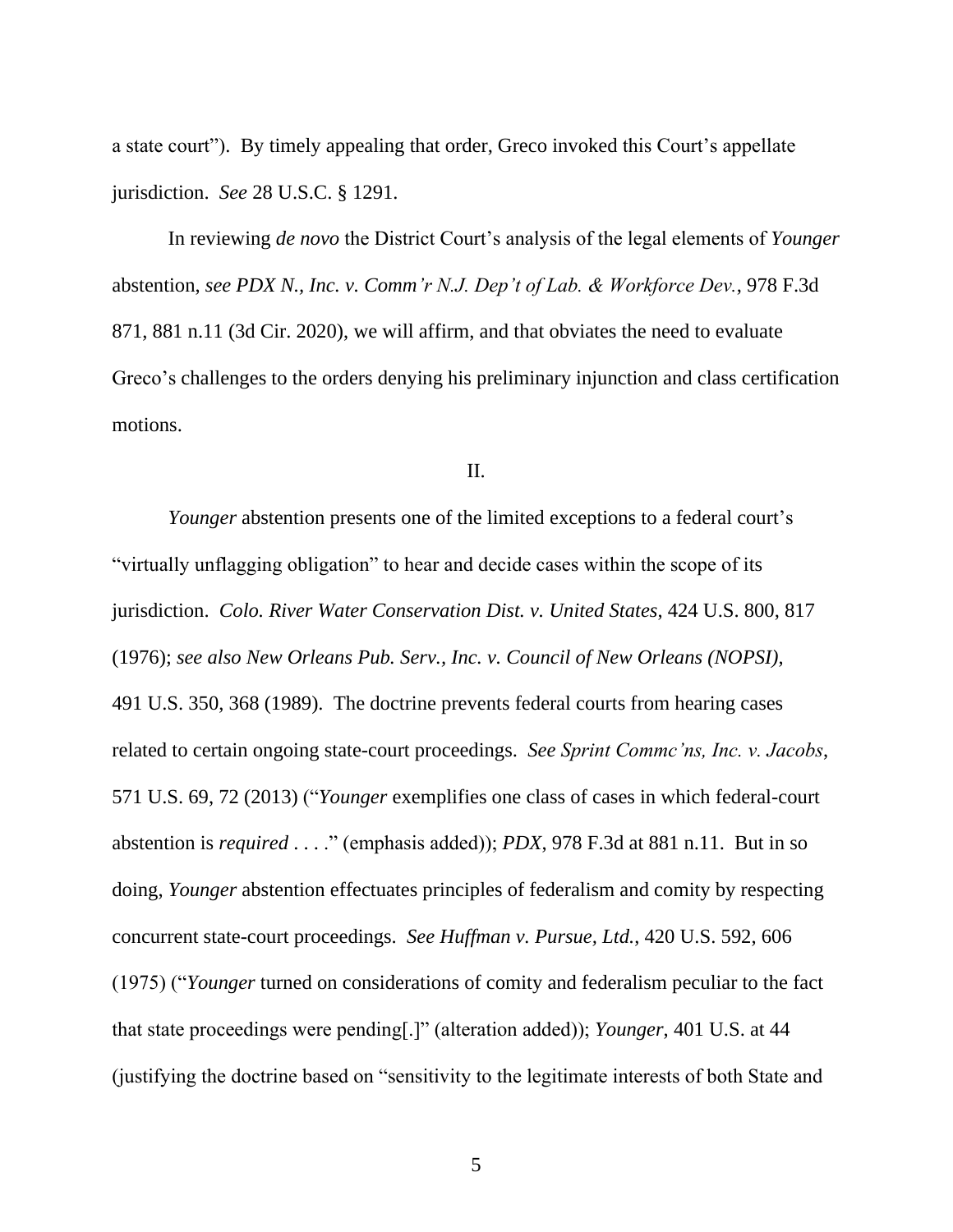National Governments"); *PDX*, 978 F.3d at 882 (explaining that *Younger* abstention serves a dual purpose: (i) it promotes comity by restricting federal court interference with ongoing state judicial proceedings, and (ii) it restrains equity jurisdiction "when state courts provide adequate legal remedies for constitutional claims and there is no risk of irreparable harm").

The *Younger* abstention analysis proceeds in two sequential stages. The first examines whether the underlying state-court litigation falls within one of three specific categories of cases. *See Sprint*, 571 U.S. at 78 (identifying three categories of cases that may qualify for *Younger* abstention); *ACRA Turf Club, LLC v. Zanzuccki*, 748 F.3d 127, 138 (3d Cir. 2014). The second examines three additional factors – often referred to as the *Middlesex* factors. *See Sprint*, 571 U.S. at 81–82 (discussing the factors from *Middlesex Cnty. Ethics Comm. v. Garden State Bar Ass'n*, 457 U.S. 423, 432 (1982)).

A. Quasi-Criminal Civil Enforcement Proceedings

One category of cases that may justify *Younger* abstention consists of quasicriminal state civil enforcement proceedings. *See Sprint*, 571 U.S. at 79; *PDX*, 978 F.3d at 882. To determine whether a civil enforcement proceeding is quasi-criminal, this Circuit makes three inquiries: (i) whether the action was commenced by a state in its sovereign capacity; (ii) whether the action sought to sanction the federal plaintiff for a wrongful act; and (iii) whether the state-court action has other similarities with criminal actions, including whether the state could have pursued enforcement through a parallel criminal statute. *See PDX*, 978 F.3d at 882–83 (citing *ACRA*, 748 F.3d at 138).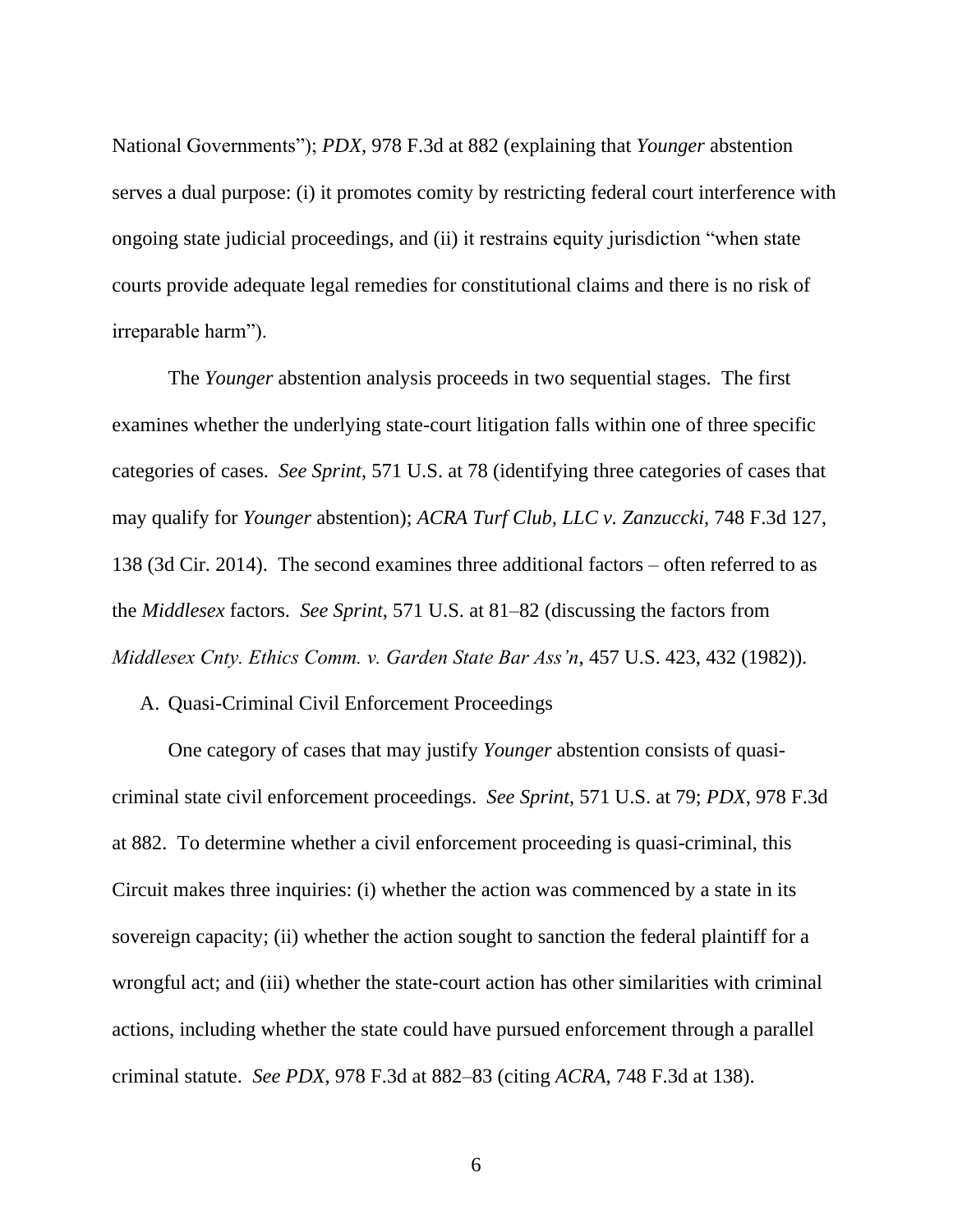Under that analysis, the state-court proceeding here is quasi-criminal. For the first inquiry, the state-court proceeding was initiated by a state law enforcement agency, OHSP. The second inquiry similarly indicates that the state-court proceeding was quasicriminal because, through that litigation, OHSP sought to temporarily seize Greco's firearms as a sanction for posing an immediate and present danger to others. *See ACRA*, 748 F.3d at 140 (citing *Sprint*, 571 U.S. at 79). Finally, under the third inquiry, although New Jersey does not identify an alternative criminal enforcement mechanism, the statecourt civil action has two other similarities with criminal proceedings: it resulted from a law-enforcement investigation, and it issued a 'no knock' search warrant rather than a subpoena or some other traditional means of civil discovery.

### B. The *Middlesex* Factors

The second stage of the *Younger* abstention analysis examines the three *Middlesex* factors. Those factors ask whether (i) there is an ongoing state judicial proceeding (ii) that implicates important state interests and (iii) provides an adequate opportunity to raise constitutional challenges. *Sprint*, 571 U.S. at 81–82 (discussing the *Middlesex* factors). Each is satisfied here.

First, the state-court proceeding is ongoing and judicial in nature. To be ongoing for purposes of *Younger* abstention, a state proceeding must have been pending – even if it were stayed – when the federal complaint was filed. *See PDX*, 978 F.3d at 885. Here, the state-court action began with the temporary-order petition on September 5, 2019, and, through a series of stays, has been ongoing ever since. Greco filed his federal complaint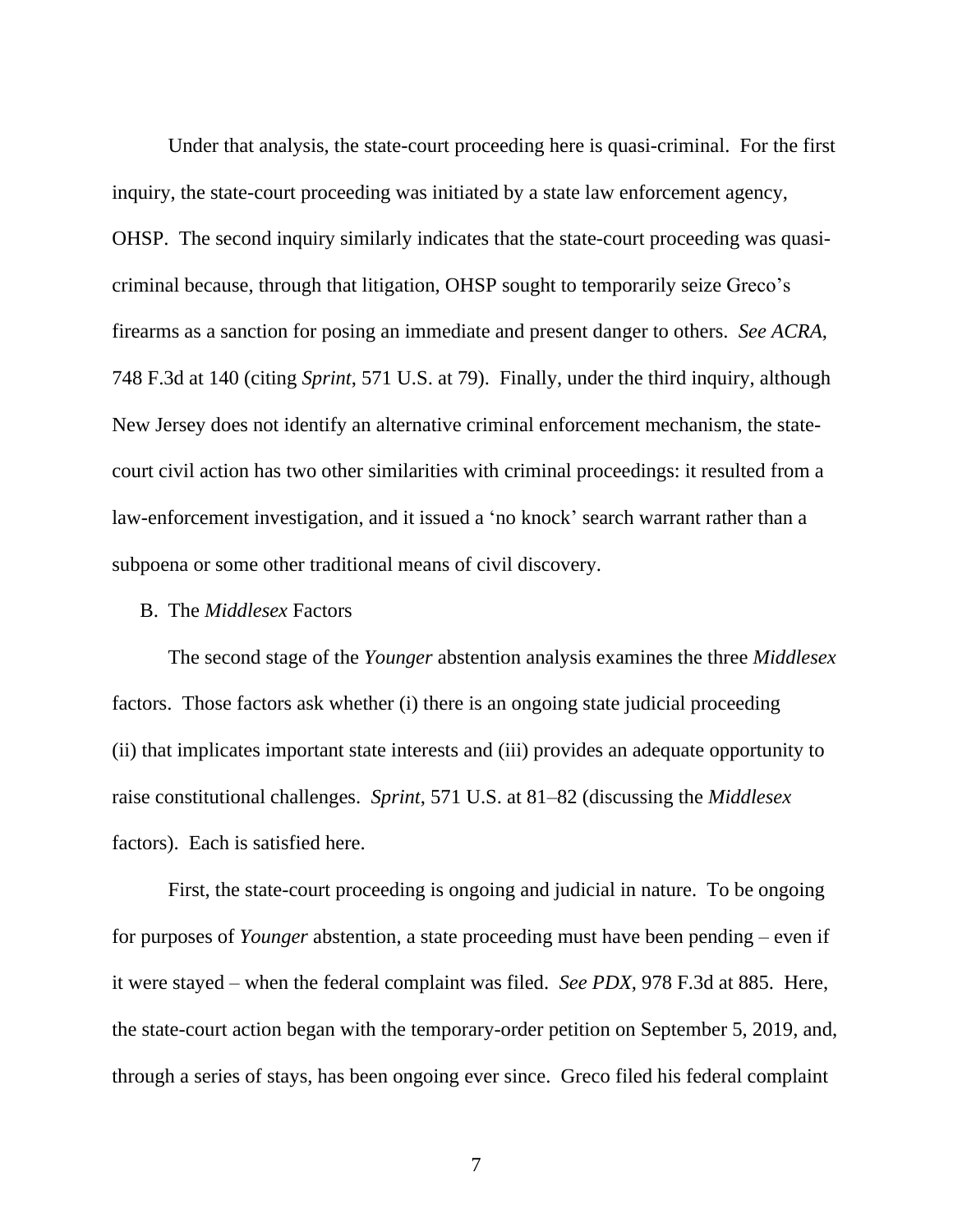on October 21, 2019, during the pendency of the state-court proceeding, which is indisputably "judicial in nature." *NOPSI*, 491 U.S. at 370; *see also Gonzalez v. Waterfront Comm'n of N.Y. Harbor*, 755 F.3d 176, 183 (3d Cir. 2014).

Second, the state-court proceedings "implicate an important state interest." *PDX*, 978 F.3d at 885. The ERPO Act seeks to protect New Jersey residents from persons posing "an immediate and present danger." N.J. Stat. Ann. § 2C:58-23(e). That is an important state interest. *See Drake v. Filko*, 724 F.3d 426, 437 (3d Cir. 2013) ("New Jersey has, undoubtedly, a significant, substantial and important interest in protecting its citizens' safety.").

Third, the state-court proceedings offer Greco an "adequate opportunity . . . to raise constitutional challenges." *Middlesex*, 457 U.S. at 432. Greco bears the burden of showing "that state procedural law barred presentation of [his] claims." *Pennzoil Co. v. Texaco, Inc.*, 481 U.S. 1, 14 (1987) (quoting *Moore v. Sims*, 442 U.S. 415, 432 (1979)). Although an indefinite stay of proceedings after a 'temporary' seizure of firearms could – under other circumstances – operate as a procedural bar to the presentation of constitutional claims, Greco does not make that showing here. Nor does anything in the ERPO Act prevent Greco from raising constitutional challenges. To the contrary, the ERPO Act provides for a hearing before the issuance of a final order, *see* N.J. Stat. Ann. §§ 2C:58-24(a), a right to petition to terminate a final order at any time, *see id.*  § 2C:58-25, and a right to appeal a final order within 45 days, *see* N.J. Ct. R. 2:2-3(a)(1),  $2:4-1(a)$ .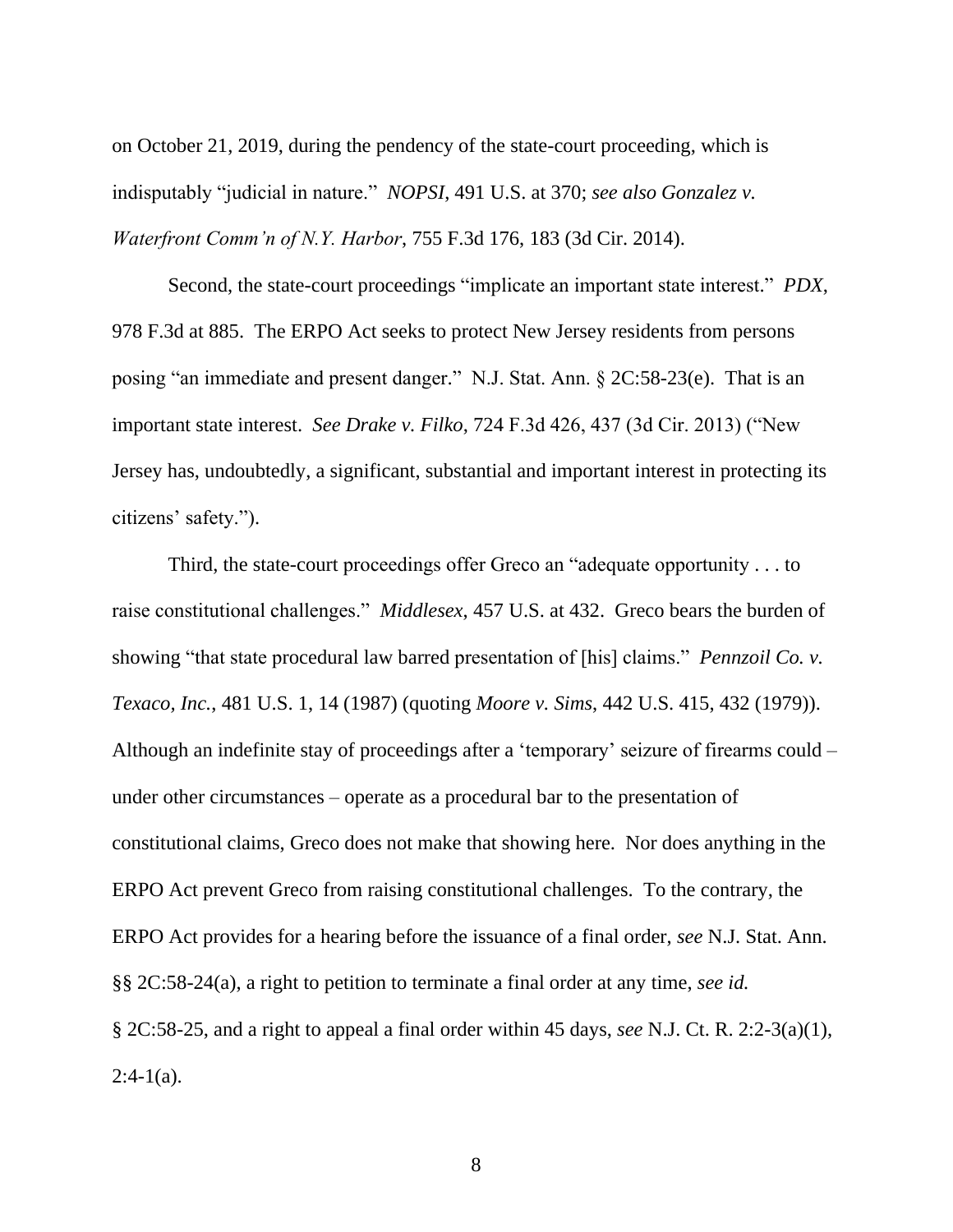### C. The Necessity of Abstention Is Not Overcome Here

For these reasons, the state-court proceeding is a quasi-criminal civil enforcement action that meets the *Middlesex* factors. That satisfies both stages of the *Younger* abstention analysis, and therefore the District Court correctly dismissed this case on that basis. *See Sprint*, 571 U.S. at 72; *PDX*, 978 F.3d at 882–83.

Nothing about this ruling prevents Greco from pursuing his constitutional challenges in state court. To the contrary, if he could not bring his claims in state court, then *Younger* abstention would be inappropriate.<sup>1</sup> See Moore, 442 U.S. at 425–26 (explaining that abstention is inappropriate if "state law clearly bars the interposition of the constitutional claims"); *Gibson v. Berryhill*, 411 U.S. 564, 577–79 (1973) (affirming district court's decision not to abstain because the state tribunal was constitutionally disqualified to adjudicate the dispute due to bias). Rather than dispute his ability to

<sup>&</sup>lt;sup>1</sup> The state-court proceedings offer Greco an "adequate opportunity  $\ldots$  to raise constitutional challenges." *Middlesex*, 457 U.S. at 432. Greco bears the burden of showing "'that state procedural law barred presentation of [his] claims.'" *Pennzoil*, 481 U.S. at 14 (quoting *Moore*, 442 U.S. at 432). Although an indefinite stay of proceedings after a 'temporary' seizure of firearms could – under other circumstances – operate as a procedural bar to the presentation of constitutional claims, Greco does not make that showing here. *Cf. Gibson v. Berryhill*, 411 U.S. 564, 577-79 (1973) (affirming district court's decision not to abstain because the state tribunal was constitutionally disqualified to adjudicate the dispute due to bias). Nor does anything in the ERPO Act prevent Greco from raising constitutional challenges. To the contrary, the ERPO Act provides for a hearing before the issuance of a final order, *see* N.J. Stat. Ann. §§ 2C:58- 24(a), a right to petition to terminate a final order at any time, *see id.* § 2C:58-25, and a right to appeal a final order within 45 days, *see* N.J. Ct. R. 2:2-3(a)(1), 2:4-1(a). Greco therefore does not dispute that he has the ability to pursue his constitutional challenges in state court.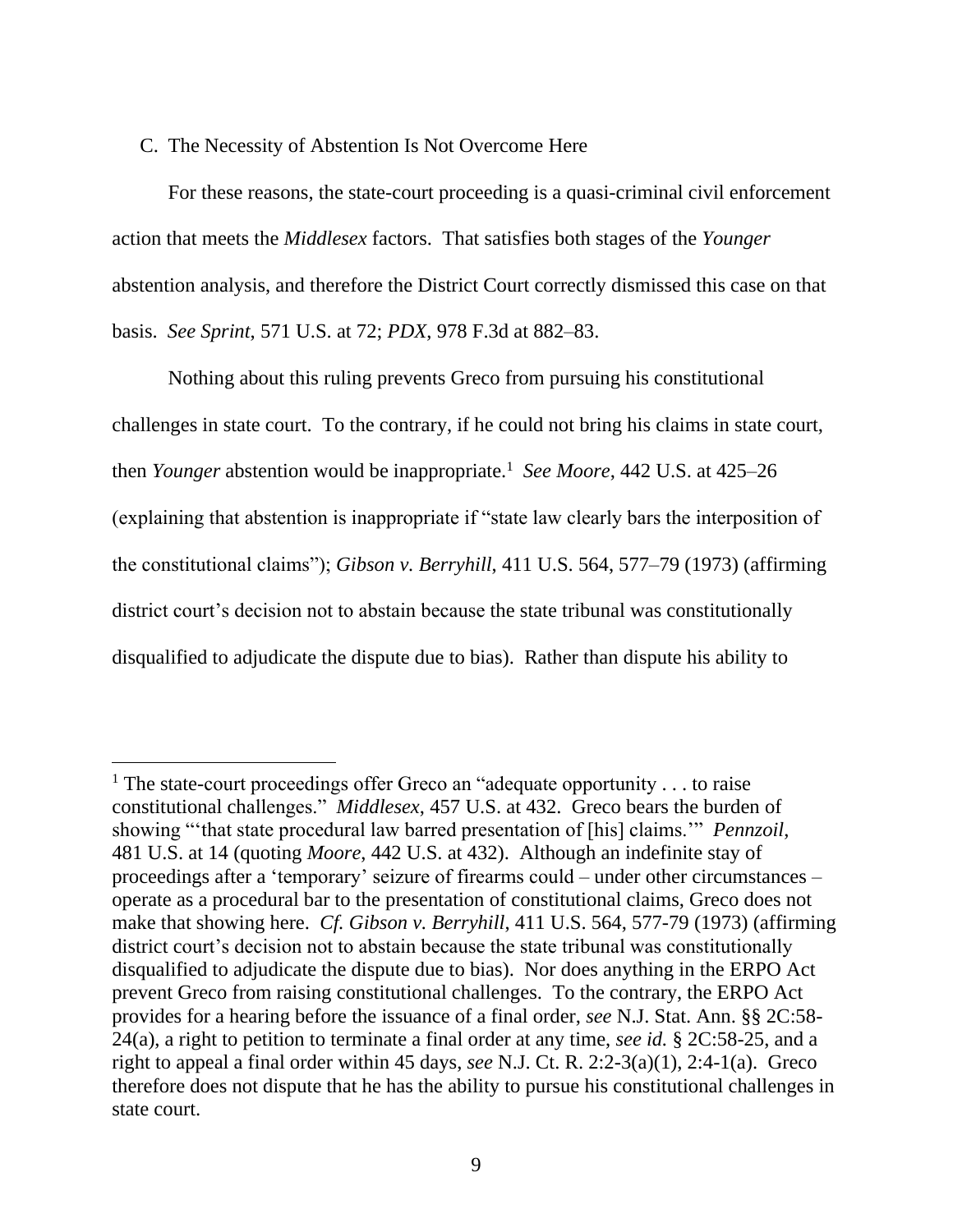pursue his constitutional challenges in state court, Greco raises two other challenges to *Younger* abstention. Neither succeeds.

Greco first contends that the District Court violated law-of-the-case principles by abstaining under *Younger* after it had ruled on his preliminary injunction and class certification motions. But law-of-the-case principles apply only "when a court *decides* upon a rule of law." *ACLU v. Mukasey*, 534 F.3d 181, 187 (3d Cir. 2008) (emphasis added) (quoting *Christianson v. Colt Indus. Operating Corp.*, 486 U.S. 800, 816 (1988)). And in denying Greco's preliminary injunction and class certification motions, the District Court did not address *Younger*. Such silence was not a *decision* that the District Court was later bound to follow.

Greco next argues that *Younger* abstention was improper because he brings a facial challenge to the ERPO Act under the Fourth Amendment. Although some "extraordinary circumstances" may permit a federal court to enjoin an ongoing state proceeding, that limited exception to *Younger* abstention does not include facial challenges to the constitutionality of a state law. *Younger*, 401 U.S. at 53–54. A facial constitutional challenge requires establishing "that no set of circumstances exists under which the [law] would be valid." *United States v. Salerno*, 481 U.S. 739, 745 (1987). Such a challenge does not present an extraordinary circumstance in the context of *Younger* abstention: state courts can identify and enjoin state laws that have no lawful application under the federal constitution. *See Huffman*, 420 U.S. at 610–11 (rejecting an